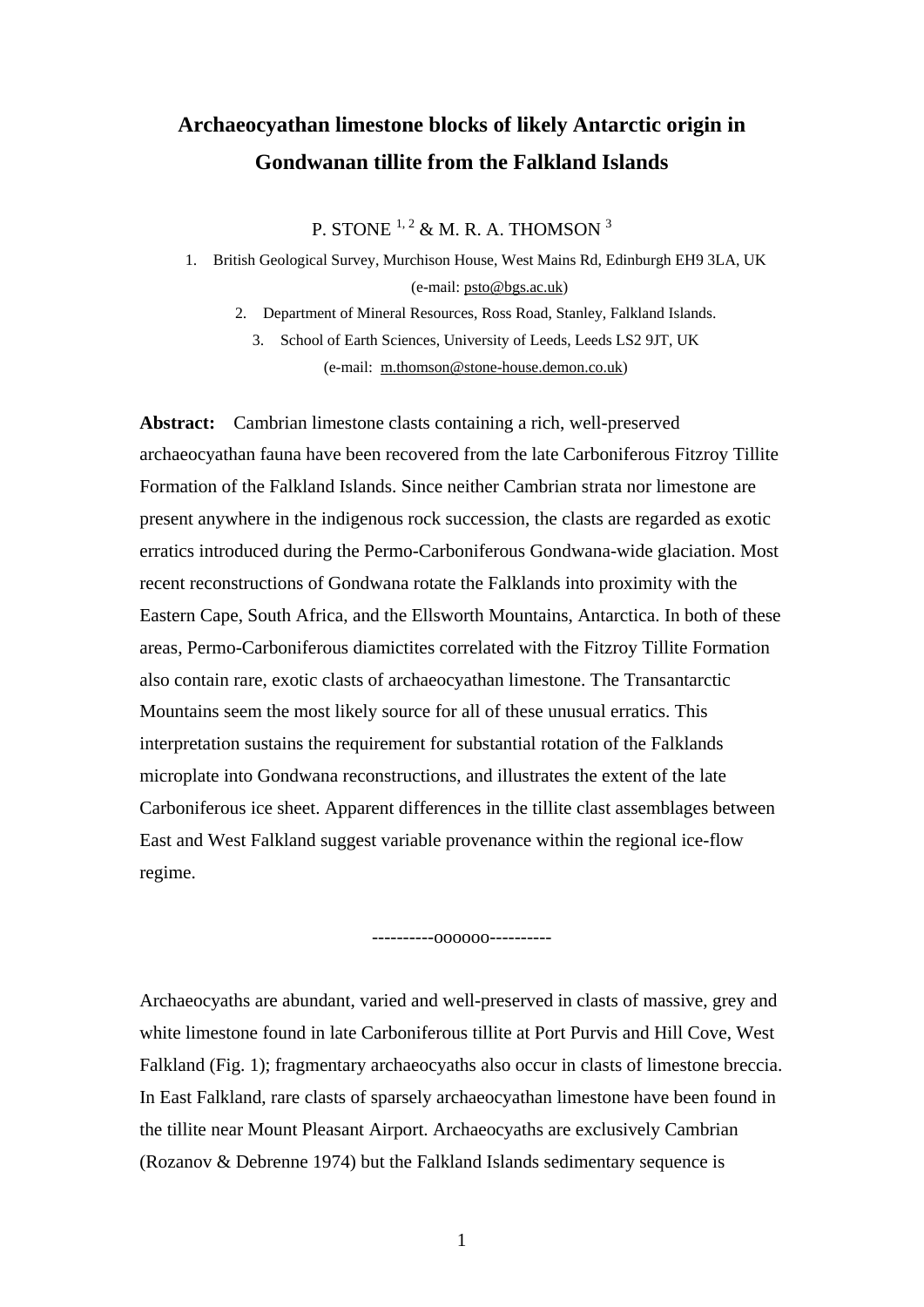entirely post-Cambrian, whilst the entire succession is devoid of limestone (Aldiss & Edwards 1999). Hence the limestone clasts are likely to be far-travelled erratics introduced into the Falklands area during the late Carboniferous glaciation that affected wide areas of the Palaeozoic Gondwana supercontinent prior to its Mesozoic fragmentation. This paper provides an introduction to the archaeocyathan fauna but concentrates on the significance of its likely provenance in the context of Gondwanan glaciation and palaeogeography.

In reconstructions of Gondwana the Falklands microplate is generally rotated through almost  $180^\circ$  and placed off the east coast of South Africa (e.g. Adie 1952; Marshall 1994; Storey *et al*. 1999; Trewin *et al*. 2002) in proximity to East Antarctica and the Ellsworth Mountains microplate. One such reconstruction is shown in Fig. 2 in a polar projection after Powell & Li (1994). There is also a consensus that the sedimentary sequence preserved in the Falkland Islands is representative of those adjacent and once-continuous parts of the Gondwana supercontinent now fragmented into South America, Africa and Antarctica. Particularly close stratigraphical similarities are seen between the Falkland Islands and the Cape Fold Belt and Karoo Basin of Southern Africa (e.g. Aldiss & Edwards 1999; Trewin *et al*. 2002; Hunter & Lomas, 2003).

In the Falkland Islands, conjecturally Silurian to unequivocally Devonian, marine but near-shore clastic rocks of the West Falkland Group (Aldiss & Edwards 1999; Hunter & Lomas, 2003) form the lower part of the sedimentary succession and rest unconformably on a Precambrian crystalline basement, the Cape Meredith Complex. The West Falkland Group is succeeded by the Carboniferous to Permian, mainly marine to lacustrine clastic strata of the Lafonia Group (Aldiss & Edwards 1999; Trewin *et al*. 2002). At the base of the Lafonia Group is a glacigenic unit, the Fitzroy Tillite Formation. Limestone is notably absent from the entire succession.

# **The Fitzroy Tillite Formation**

The Fitzroy Tillite Formation (the Lafonian Tillite in older literature) is the representative in the Falkland Islands of the late Carboniferous to early Permian glacigenic diamictite that is widespread across the fragments of Gondwana, recording a glacial episode about 290 million years ago (Veevers & Powell 1987). Gondwana began to break up about 200 million years ago and continental fragments were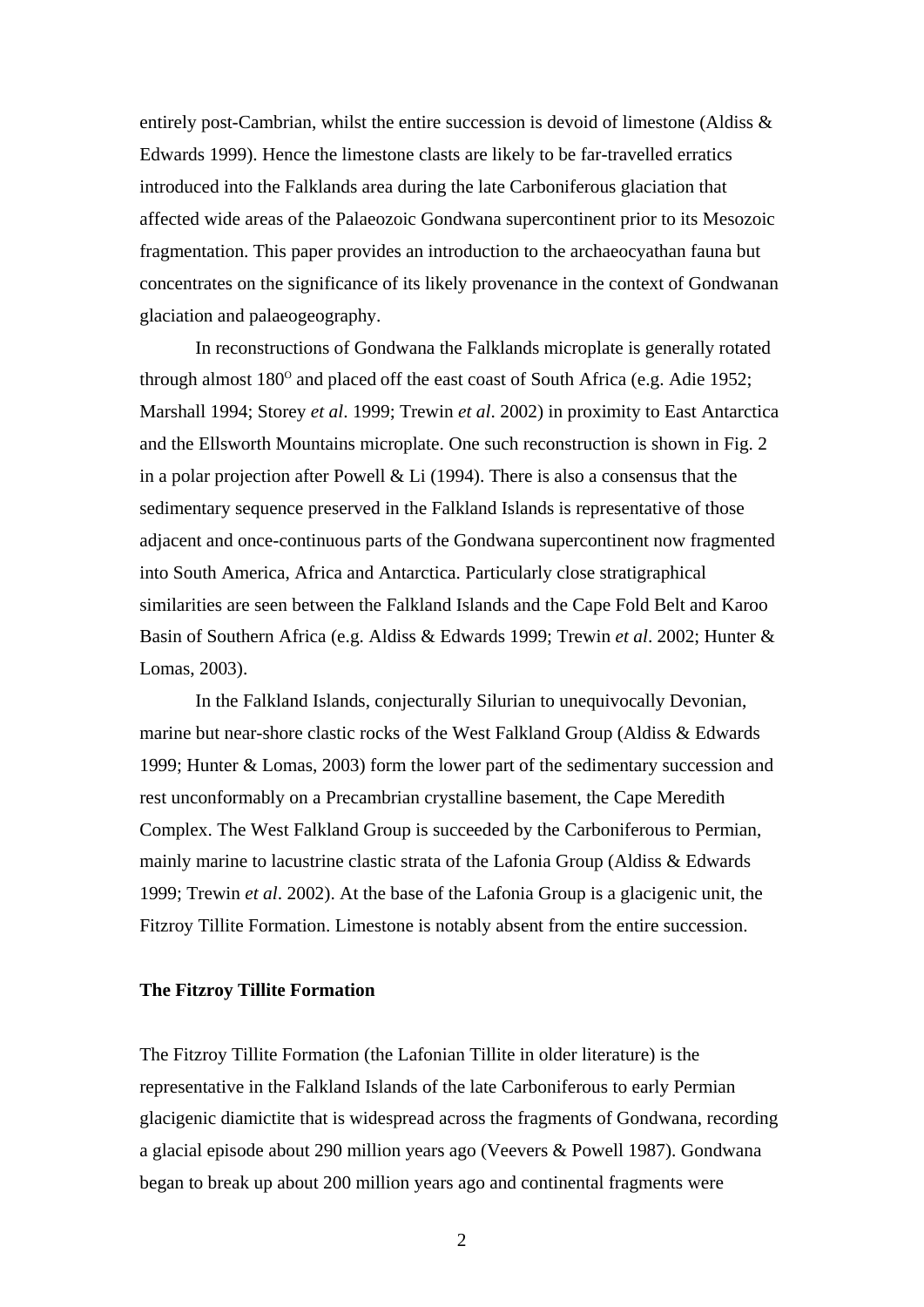dispersed around the Southern Hemisphere, each fragment with its own part of the once-contiguous tillite succession: the Dwyka Tillite in South Africa, the Sauce Grande Formation in Ventania, Argentina, and the Whiteout Conglomerate in the Ellsworth Mountains, Antarctica. The broad correlation between these different sequences is well established (e.g. Caputo & Crowell 1985; Matsch & Ojakangas 1992).

The Fitzroy Tillite Formation of the Falkland Islands (Fig. 1) has recently been reviewed and formally defined by Aldiss & Edwards (1999). A comprehensive earlier study by Frakes & Crowell (1967) related lithological differences between East and West Falkland to different depositional environments, as follows. In the west, a brown, sandy mudstone matrix contains and supports a variety of exotic rock clasts, mostly as small pebbles but ranging up to boulders 7 m across; this is regarded as a terrestrial, sub-glacial deposit. In the east, a dark grey and fine-grained muddy matrix contains a sparse assemblage of clasts that tend to be smaller and of a more restricted lithological range than is seen in the west; the East Falkland tillite was probably deposited in marine conditions under a floating ice sheet.

Whatever the precise depositional process, the clasts in the Fitzroy Tillite Formation were derived from a wide range of rock types. They were carried into the Falklands area of Gondwana by ice, having been eroded from original sources that may have been some considerable distance away. The most common clast types are quartzite, sandstone, various granites, quartz and shale; previously reported accessory types include gneiss, dolerite, slate, porphyry, limestone, chert and conglomerate (Halle 1912; Baker 1924; Frakes & Crowell 1967; Aldiss & Edwards 1999). From our recent work, this list can be expanded to include garnet-mica schist, ignimbrite, banded ironstone, and a much wider range of hypabyssal igneous types than was indicated by the previous designation of "porphyry". Not all clasts are necessarily exotic and some *Skolithos*-bearing sandstone blocks could have been derived from the underlying Port Stephens Formation.

The limestone clasts contained in the tillite are relatively rare overall but in West Falkand appear to be concentrated at certain localities. In the Hill Cove section for example, limestone clasts were only found at the eastern end; there they are relatively abundant with 22 of the 25 clasts examined in detail proving to contain archaeocyaths. Further, archaeocyathan limestone clasts appear to be rarer in East Falkland than in West Falkland. Although limestone is a widespread accessory in the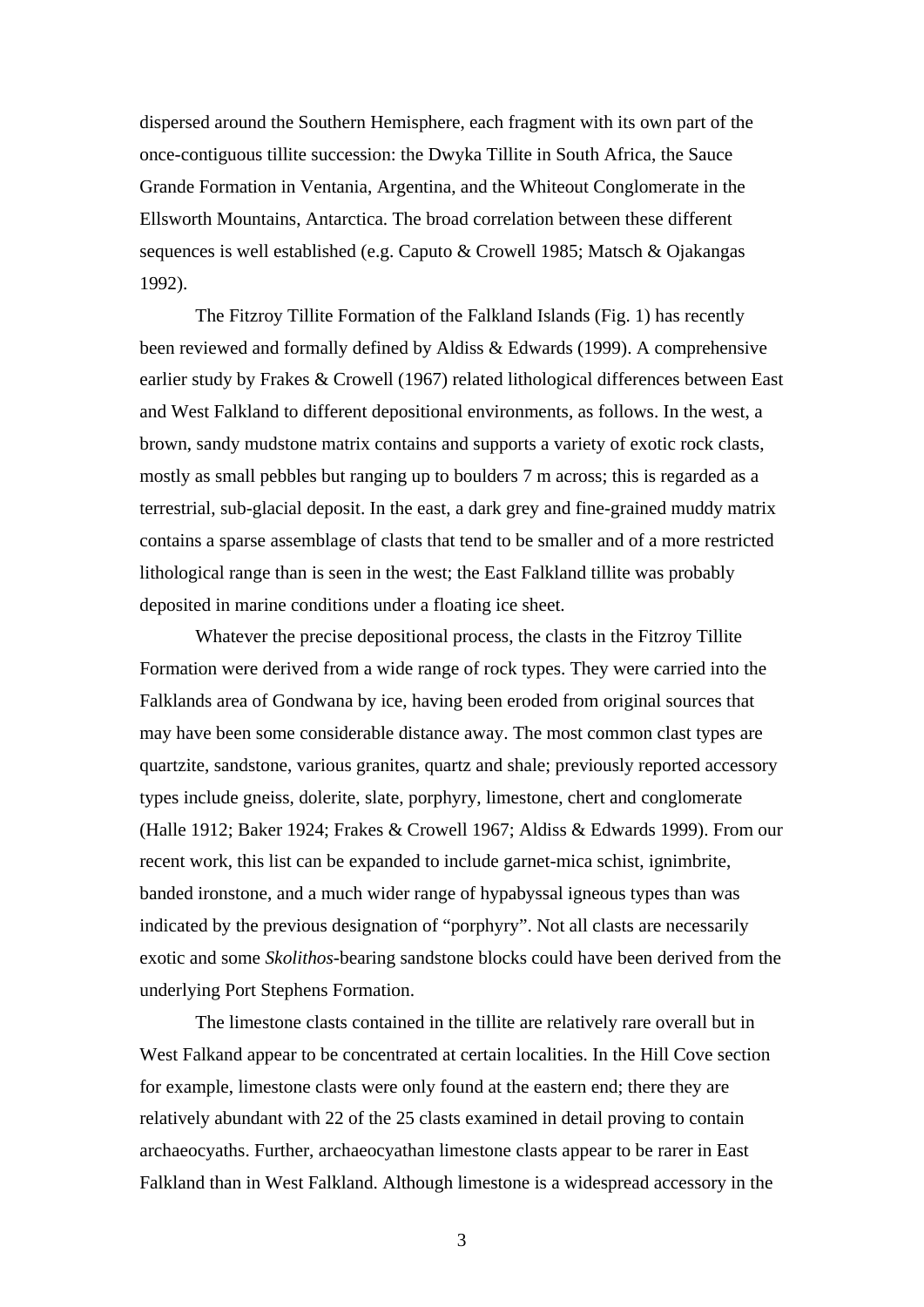East Falkland tillite only 2 limestone clasts have been found to contain archaeocyaths (out of 15 examined in detail). In the West Falkland clasts the archaeocyaths were commonly visible macroscopically, whereas in the East Falkland clasts the archaeocyaths were only discovered in thin section.

 Apart from the archaeocyaths described here, the authors know of only one other possible example of a limestone clast containing macrofossils: a cobble of crinoid-bearing limestone, found loose on West Falkland and held privately, probably came from the tillite although its reported location is not close to any known tillite outcrop (pers. com. Richard Cockwell 2002). If both limestone types did indeed come from the tillite they demonstrate further the lithological range of its clasts, since the archaeocyathan limestone must be Cambrian whereas crinoids did not appear widely until post-Cambrian times. In East Falkland the only additional, and rather tentative organic traces so far found are ooids in a clast recently collected from Mount Pleasant, East Falkland (BGS specimen LX1003); the ooids may have had an algal component to their formation (Davis *et al*. 1978).

Other qualitative differences are also apparent between the tillites of East and West Falkland, quite apart from the well-defined facies contrast: the lithological and size range of the clasts is much greater in the west than in the east; clasts in the west are generally more rounded than those in the east; in the west there is a much higher proportion of red granite and quartzite, relative to white varieties. Additionally, the apparent concentration of archaeocyathan limestone clasts at a few localities in West Falkland, rather than their being randomly distributed, is a feature that may have broad stratigraphical and palaeogeographical implications.

# **The archaeocyaths**

Archaeocyaths are extinct organisms with a long history of phylogenetic uncertainty but a current consensus that they were closely related to the sponges (Hill 1972; Rowland 2001). They had a calcareous skeleton commonly consisting of two cones, one inside the other and connected by a variety of vertical and horizontal lamellar structures. They lived in a tropical, shallow water  $(< 100 \text{ m})$  environment. Fossil archaeocyaths typically range in size, in both diameter and length, from less than 1 mm up to about 5 cm, although lengths of over 50 cm have been recorded. The first examples appeared about 530 million years ago during the Early Cambrian and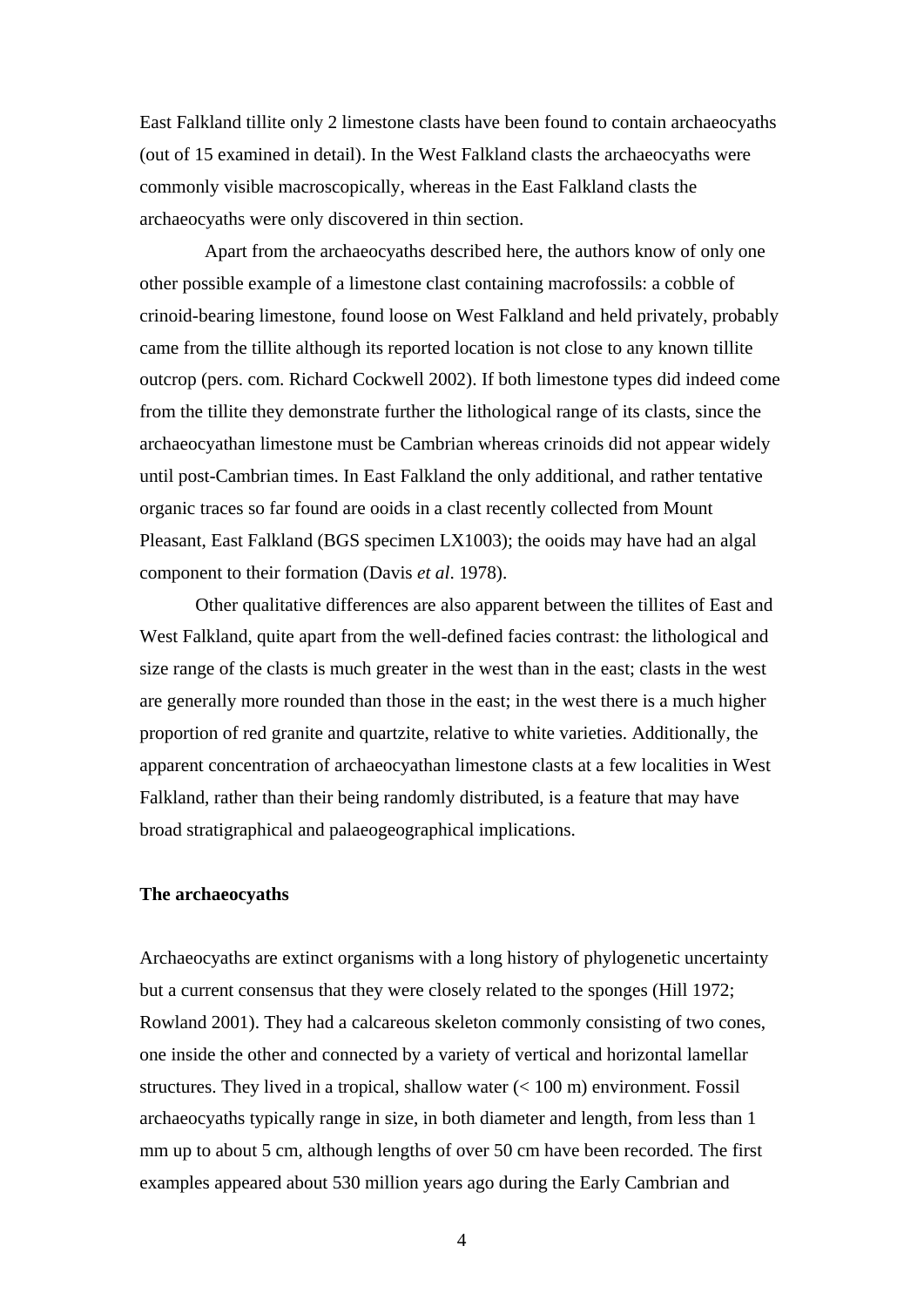archaeocyaths then diversified rapidly into hundreds of species that were important contributors to the construction of early marine reefs. Despite their success they were a relatively short-lived group and were extinct before the end of the Cambrian, less than 25 million years after their first appearance. In contrast, other families of sponges that also appeared in the Cambrian are still represented today, over 500 million years later.

The most striking of the archaeocyathan limestone clasts was also the first to be found, at Gladstone Bay, an inlet at the western end of Port Purvis (Fig. 1). Its discovery early in 2002 by Judith Clay and Sue Macaskill, whilst they were on holiday from the UK, was entirely fortuitous (Stone & Rushton 2003), but Clay and Macaskill recognized its appearance as highly unusual and arranged for it to be sent on to the Department of Mineral Resources in Stanley for identification. It was found loose but resting on outcrop of the Fitzroy Tillite Formation, and wind-abraded surfaces reveal the archaeocyaths in great detail (Fig. 3). This clast now forms part of the display collection of the Department of Mineral Resources, Stanley, Falkland Islands (Specimen number PS218). The original discovery provoked a systematic search by one of the authors (PS) with more than 20 archaeocyathan limestone clasts subsequently collected *in situ* from the tillite at Fox Point, to the east of Hill Cove, West Falkland, and two collected *in situ* from the tillite at Frying Pan Quarry, near Mount Pleasant Airport, East Falkland. These specimens (numbers prefixed PS303 and PS304) are currently held by the British Geological Survey for further study and, hopefully, formal identification.

The Port Purvis clast (Fig. 3) is crammed with fragments and apparently more or less whole specimens of archaeocyaths in a finely crystalline limestone matrix. Cups are of solitary individuals, slenderly conical to cylindro-conical in form, and up to a little over 2.5 cm in diameter. Transverse sections are circular or suboval; all visible cups are double-walled, the intervallar spaces have radial septa and the central cavities appear to be empty. No lateral outgrowths are visible. The presence and arrangement of mural pores cannot be determined, but there are ragged fragments of test on the clast showing densely packed alternating rows of pores.

At least three different species appear to be present and there are numerous small transverse sections with few septa that might be distinct species, or merely represent the early stages of the larger forms. A preliminary description and further illustrations of the Port Purvis archaeocyaths, based entirely on the naturally occurring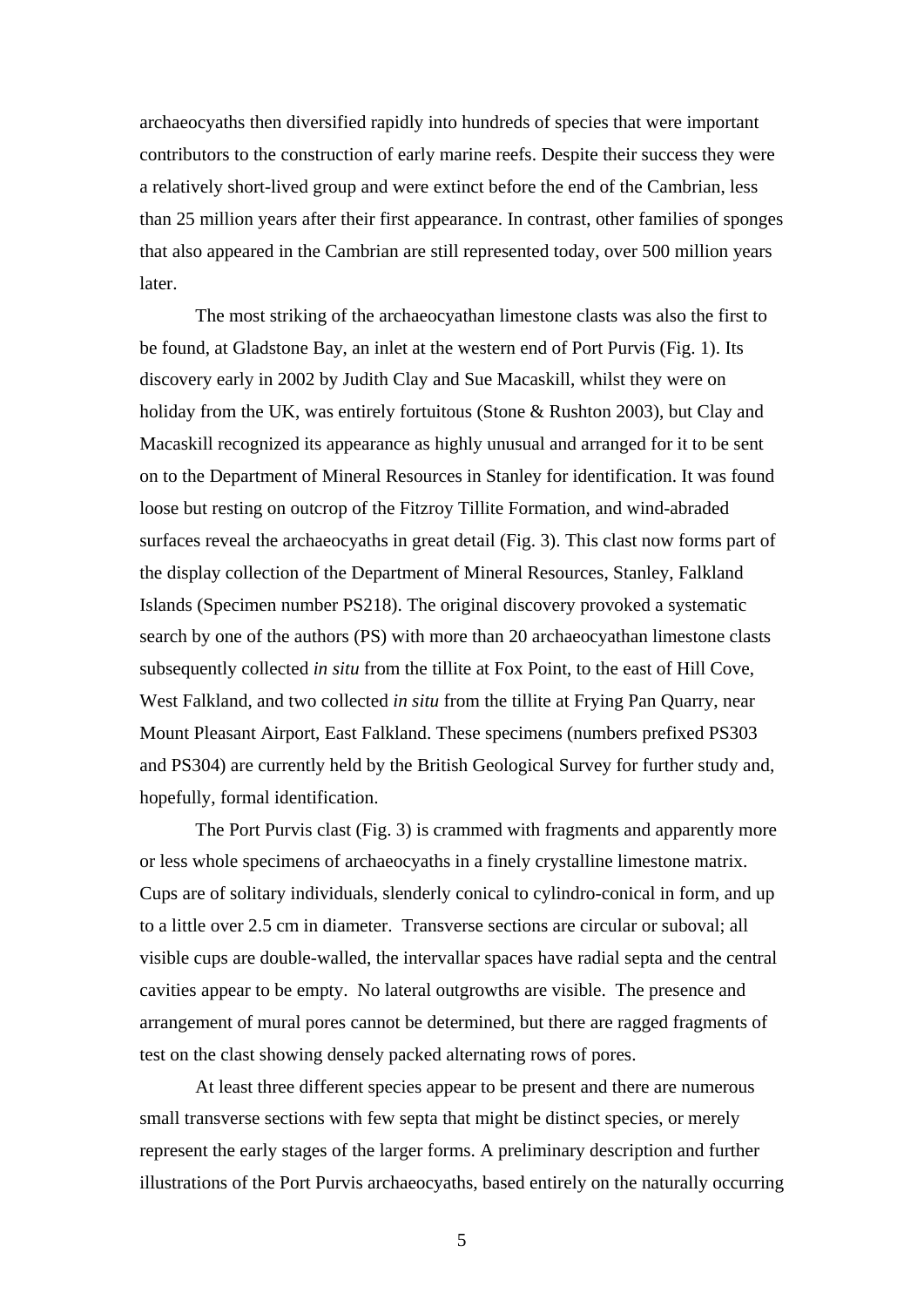sections, form Appendix 1. In addition to the archaeocyaths, intricately curved shell fragments seen in cross-section are almost certainly derived from trilobites.

# **Clast provenance**

Archaeocyaths are restricted to Cambrian limestones (Rozanov & Debrenne 1974). There are no rocks of that age or that lithology within the Falkland Islands rock succession. The archaeocyathan limestone clasts in the Fitzroy Tillite are therefore exotic to the Falklands and were transported into the area by ice during the latest Carboniferous to earliest Permian glacial episode that produced the tillite deposits. Frakes & Crowell (1967) derived an overall ice flow direction of west to east (in modern coordinates) from lateral facies changes within the Fitzroy Tillite Formation. This becomes approximately south to north after rotating the Falklands microplate into a Permo-Carboniferous reconstruction of Gondwana (Fig. 2) where it is in line with ice-flow patterns deduced from South Africa (Crowell & Frakes 1972) and is indicative of ice flow from what is now East Antarctica.

In East Antarctica, archaeocyathan limestone is present *in situ* at several localities in the Transantarctic Mountains (Laird & Bradshaw 1982; Debrenne & Kruse 1986 and 1989; Buggisch & Henjes-Kunst 1999) and as loose material in recent moraines at Whichaway Nunataks (Hill 1965); illustrated species appear similar to those in the Falklands clasts. The specimens collected at Whichaway Nunataks (during the 1957 Trans-Antarctic Expedition) are now housed in The Natural History Museum, London, and show a macroscopic similarity between their limestone lithology and that of some white limestone clasts from Hill Cove.

In West Antarctica, limestone blocks containing archaeocyaths (albeit much smaller varieties than are seen in the Falklands example) have been recovered from the Whiteout Conglomerate of the Ellsworth Mountains (Debrenne, 1992). That conglomerate is the local representative of the Permo-Carboniferous, Gondwanan tillite and hence the time-stratigraphical equivalent of the Fitzroy Tillite Formation. Although archaeocyaths are also known from *in situ* Cambrian limestone in the Ellsworth Mountains (Buggisch & Webers 1992), they are somewhat unusual irregularians that apparently persisted into the Late Cambrian (Debrenne *et al*. 1984) and are very different species to those recovered from the Whiteout Conglomerate.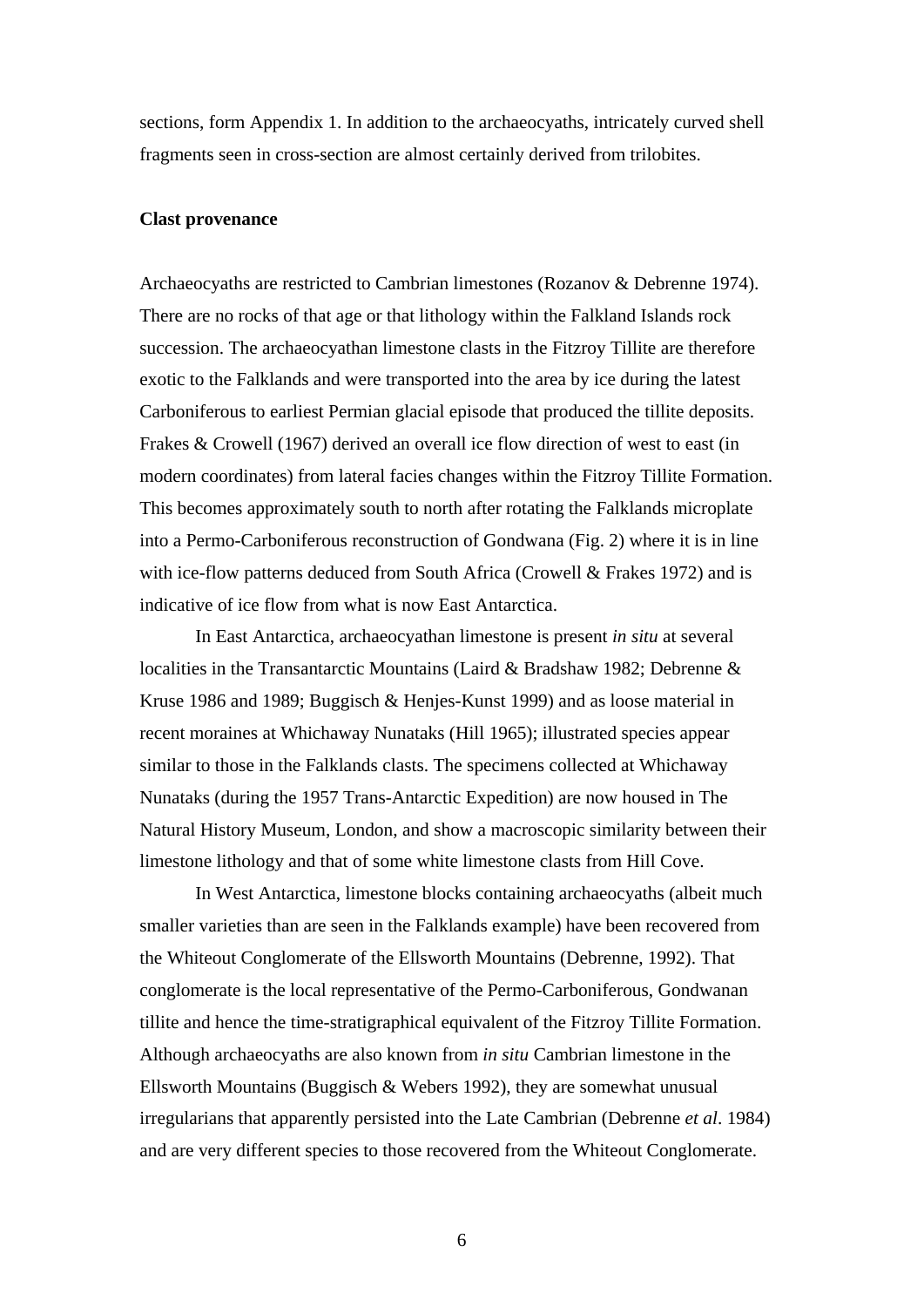Thus the examples from the Whiteout Conglomerate most probably have an exotic source.

A closer analogy to the Falkland Islands' situation is seen in the Dwyka Tillite, South Africa, where rare archaeocyathan limestone clasts have also been recorded and Antarctica proposed as the most likely provenance (Cooper & Oosthuizen 1974; Debrenne 1975; Oosthuizen 1981; Visser *at al*. 1986) since archaeocyaths are otherwise unknown in the region. Curiously, one of the examples illustrated by Visser *et al*. (1986) from the Dwyka Tillite (op.cit. Fig. 6b) has the broad central cavity and narrow rim of widely spaced septa, somewhat reminiscent of one of the examples from Port Purvis illustrated in Fig. 3. So far as the authors are aware, there are no records of archaeocyaths from the Argentine representative of the Late Carboniferous Gondwana tillite, the Sauce Grande Formation of the Sierras Australes, nor any substantiated reports of *in situ* archaeocyaths from Cambrian strata in Argentina.

The Transantarctic Mountains area (Fig. 2) would seem to be the most likely source of the archaeocyathan limestone clasts in the Fitzroy (Falkland Islands) and Dwyka (South Africa) tillites, and also of those in the stratigraphically-equivalent Whiteout Conglomerate (Ellsworth Mountains, West Antarctica). Archaeocyathan limestone has been described from several different localities and stratigraphical levels (Debrenne & Kruse 1989; Wood *et al*. 1992) with the fauna from the Shackleton Limestone formally described by Hill (1964) and by Debrenne & Kruse (1989). The Shackleton Limestone host lithology is described by Hill as "massive grey limestone" and among the taxa present is *Thalamocyathus*, which is also well represented in erratic faunas from Antarctica and South Africa and is possibly also present in the Port Purvis grey limestone clast (see Appendix 1). The Transantarctic Mountains would also seem to be the most likely original source of the Whichaway Nunataks moraine samples and of the ice-rafted archaeocyathan-limestone clasts found at the Atlantic periphery of Antarctica: by dredging in the Weddell Sea (Gordon 1920) and on King George Island, South Shetlands, in Oligocene tillites (Troedson and Riding 2002; Troedson and Smellie 2002) and in recent moraines (Morycowa *et al*. 1982; Wrona & Zhuravlev 1996).

# **Regional significance**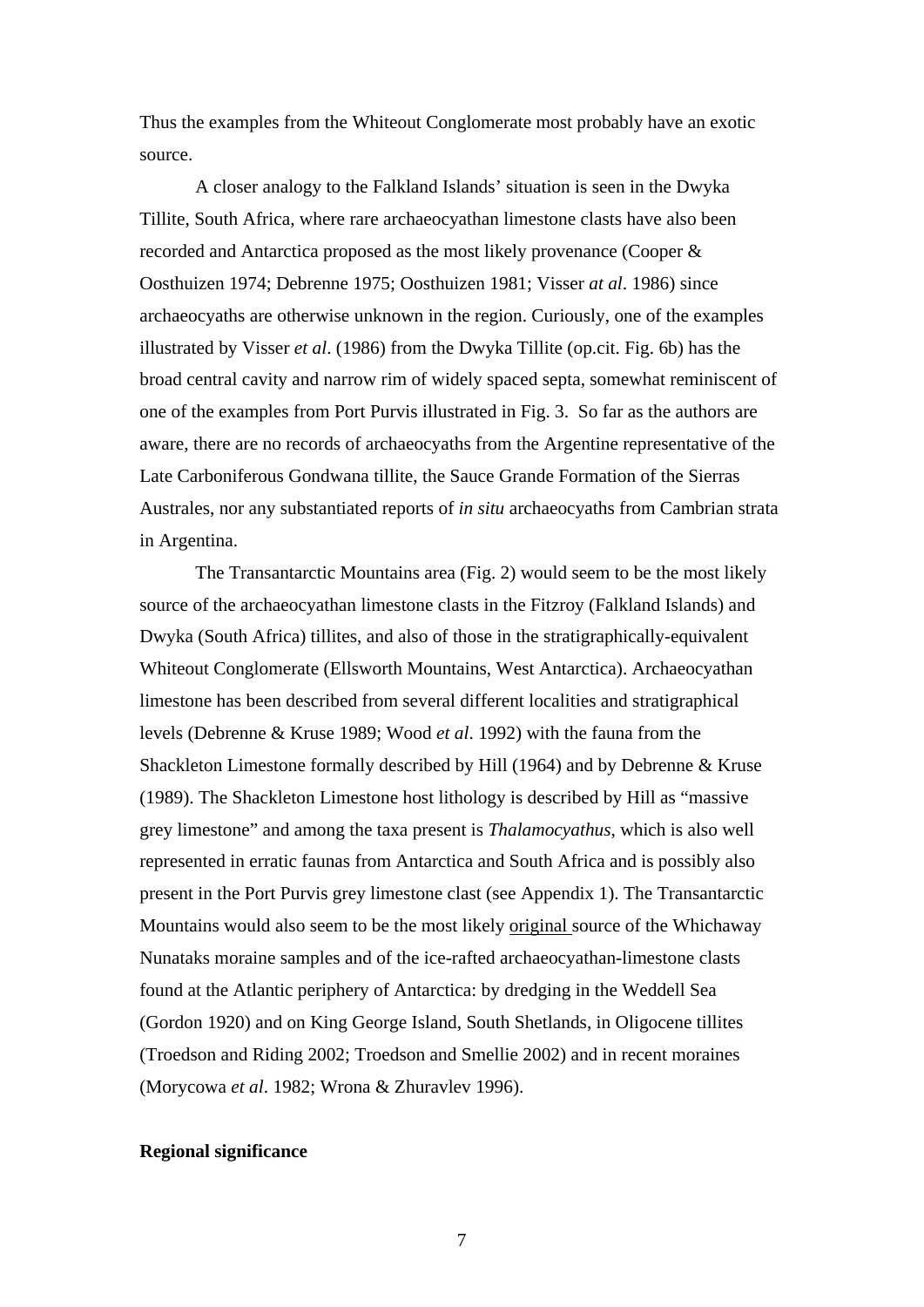The discovery of archaeocyathan limestone clasts in the Fitzroy Tillite Formation, Falkland Islands, bears significantly on several aspects of the regional geology.

# *1. Archaeocyath palaeobiology*

Archaeocyaths are not common in the Southern Hemisphere, with extensive faunas described only from Antarctica and Australia. Since the likely source of the Falkland Islands clasts is the Transantarctic Mountains, the fossils contained in them may expand the Antarctic archaeocyathan faunal record once the systematic description of the specimens from Hill Cove is complete.

# *2. Extent of the Permo-Carboniferous ice-sheet*

The Falklands clasts are mostly found in a terrestrial glacigenic lithofacies (Frakes & Crowell 1967). With a likely source in the Transantarctic Mountains (Fig. 2), this would indicate that the Late Carboniferous, Gondwana ice sheet flowed from the contemporary polar region to almost  $60^{\circ}$  south, at least, before becoming glaciomarine. Whilst a large ice sheet with these dimensions is accepted in most palaeogeographical proposals (e.g. Scotese et al. 1999), it is not supported by recent work in the Transantarctic Mountains themselves (Isbell et al. 2003). Further work on the Falklands clasts may help resolve this apparent contradiction.

#### 3. *Glacial facies relationships*

Facies interpretations of the successions in the Ellsworth Mountains (Matsch & Ojakangas 1992, p. 59), suggest that those of the Whiteout Conglomerate represent environments extending from the ice-sheet grounding line (Meyer Hills) into the open sea (Sentinel Range). Significantly, the glacio-marine facies is represented in the Falkland Islands by that part of the Fitzroy Tillite Formation that is *farthest* from Antarctica in the Figure 2 reconstruction of Gondwana, implying a terrestrial to glacio-marine transition across the Falklands microplate. In this respect the South African record is complicated by migration of multiple ice dispersal centres and consequential likelihood of clast re-working (Crowell & Frakes 1972; Caputo & Crowell 1985; Visser *et al*. 1986).

One hitherto unexplored feature of the facies relationships between the Fitzroy Tillite Formation in East and West Falkland is the difference in the clast assemblages. This includes the apparently greater absolute number of archaeocyathan limestone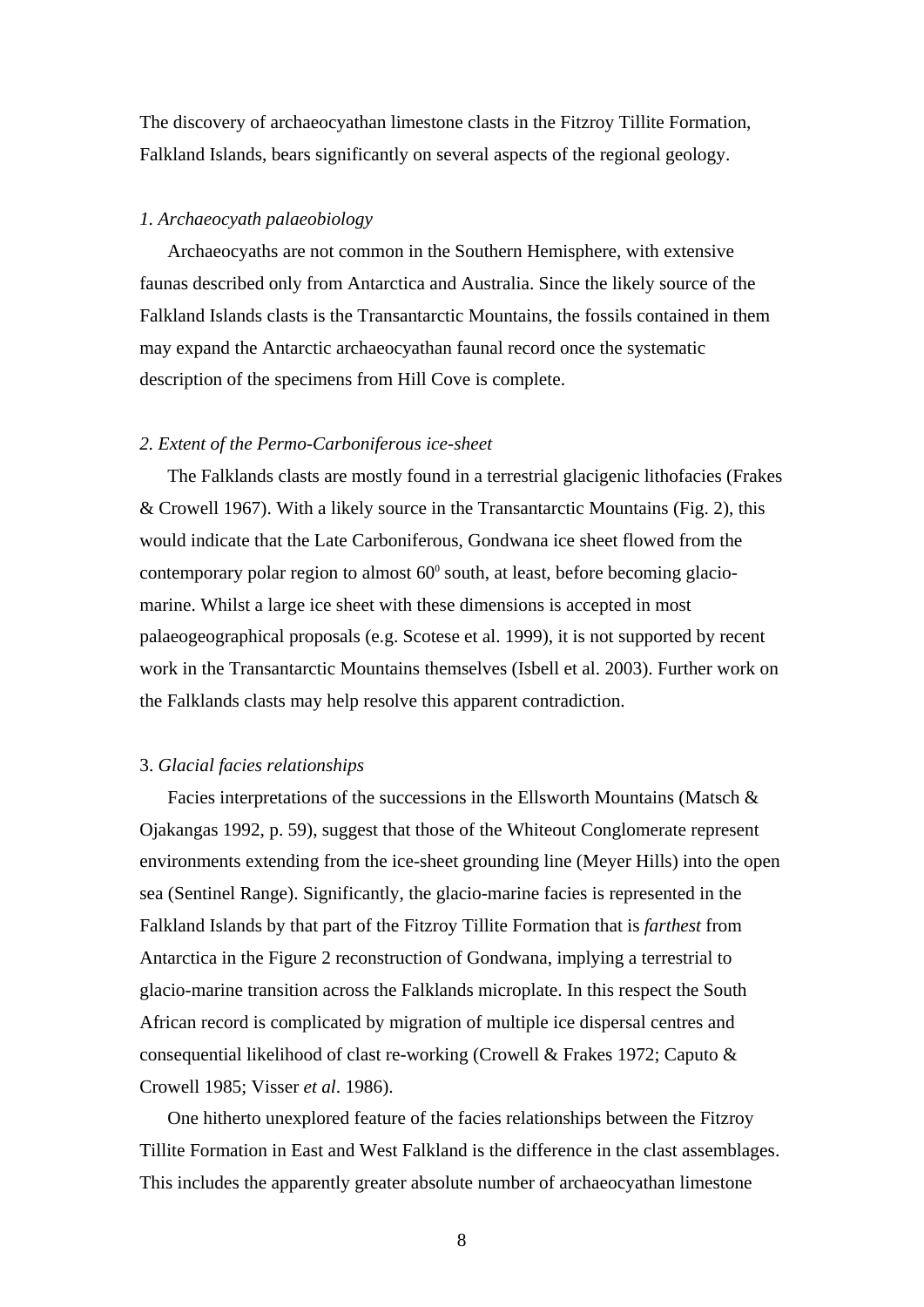clasts in the terrestrial facies of West Falkland relative to the glacio-marine facies of East Falkland, and the higher proportion of clasts carrying archaeocyaths within the total limestone population in West Falkland relative to East Falkland. If the terrestrial, late Carboniferous ice sheet did flow from the Transantarctic Mountains to the Falklands areas of Gondwana, it may then have merged with a glacio-marine ice sheet sourced in an entirely different area.

#### *4. Gondwana reconstructions*

In a reconstruction of Gondwana (Fig. 2), the coincidence of ice flow patterns between the Falkland Islands and South Africa (Adie 1952; Frakes & Crowell 1967) is now strengthened by the occurrence of the unusual, archaeocyathan limestone clasts in both areas. This adds further credibility to those break-up interpretations that require a substantial rotation of the Falklands microplate (e.g. Marshall 1994; Storey *et al*. 1999; Trewin *et al*. 2002), as incorporated in Figure 2.

The apparent contrast between East and West Falkland in Fitzroy Tillite clast assemblages may also be relevant to discussion of the areas' structural assembly. Several authors (e.g. Marshall 1994; Thomas *et al*. 1997) have suggested that East and West Falkland were juxtaposed by major strike-slip movement along a large fault coincident with Falkland Sound. This would allow the contrasting glacigenic facies, with their different erratic clast assemblages, to be brought together tectonically (though Curtis and Hyam (1998) have argued from structural evidence against such large-scale movement), but would also preclude the use of their present relationships in any large-scale reconstructions.

**Acknowledgements**: Thanks are due to the following for discussion and advice on various aspects of this paper and for reviews of its earlier manifestations: Don Aldiss, Peter Flood, John Isbell, Bob Thomas, Nigel Trewin, Adrian Rushton and an anonymous referee, clearly an archaeocyath specialist, whose comments were most helpful. In addition, Adrian Rushton kindly arranged access to the Whichaway Nunataks samples in The Natural History Museum, London. We thank Dra Susana Damborenea for advice on aspects of Argentine geology. PS publishes by permission of the Executive Director, British Geological Survey, NERC, and thanks Mrs P. Rendell, Director, Department of Mineral Resources, Stanley, for her support.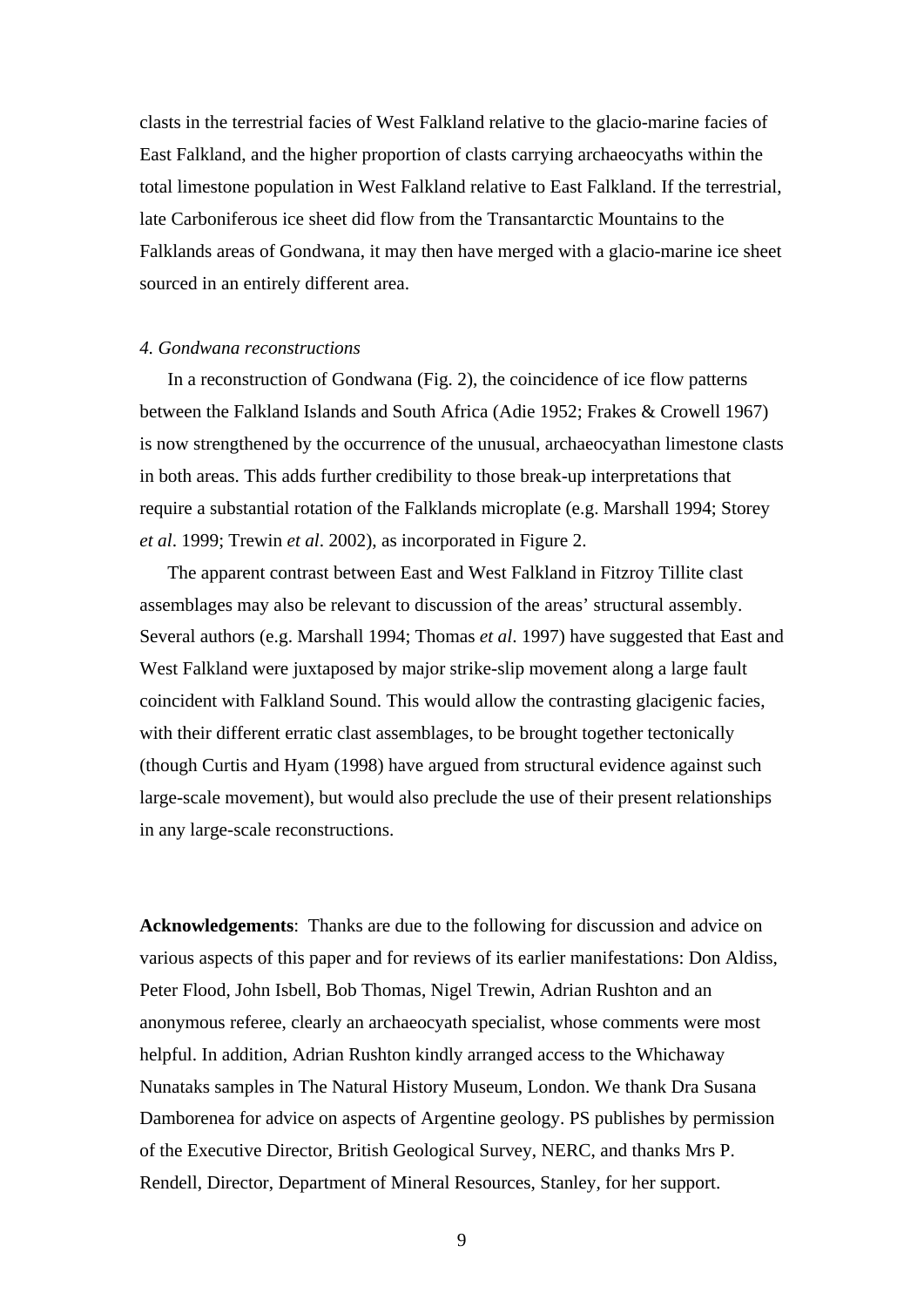# **Appendix 1: Descriptions of archaeocyaths from a limestone clast in the Fitzroy Tillite Formation, Port Purvis, Falkland Islands**

The following descriptions are based on examination of the hand-specimen only. The identifications suggested are preliminary and are based only on general similarities to illustrated specimens. Informally, three species are recognised.

# **Species 1**

Transverse sections of species 1 are more or less circular (Fig. 4a, b) and up to 17.3 mm in diameter. They are characterised by a wide intervallar space with a proportionally narrow central cavity (about half of the cup diameter), and numerous thin radial septa in the intervallar space. The appearance of densely packed septa is strengthened because of the insertion of septa from the outer wall (Fig. 4c). Septal counts for a half circle on the best specimen (Fig. 4b) are approximately 35 on the inner wall and 48 on the outer wall, or 70 and 96 per full circle, respectively. From the sections available for study, it is not clear whether or not the septa are porous, although this would normally be expected to be the case.

The specimen seen in longitudinal section (Fig. 5a) probably also belongs to species 1. The section lies slightly to one side of the median plane. It is approximately 80 mm long, with a maximum width of 19 mm. Septa are closely spaced and crossed by a series of numerous closely spaced tabulae, giving a grid-like pattern to the internal mould. The tabulae are more or less flat, although there are indications in places that some curve slightly against the internal wall and all curve more strongly against the external wall. The skeleton of the present archaeocyaths has been preferentially weathered compared to the matrix and a toothed structure to the infill between the tabulae (Fig. 5e) probably represents pore infills, although it is not possible to discern the arrangement of the pores.

A close match with species 1 is yet wanting. However, because the tabulae appear to curve down to form the outer wall (Fig. 5e), it is possible that the species is a member of the Coscinocyathina.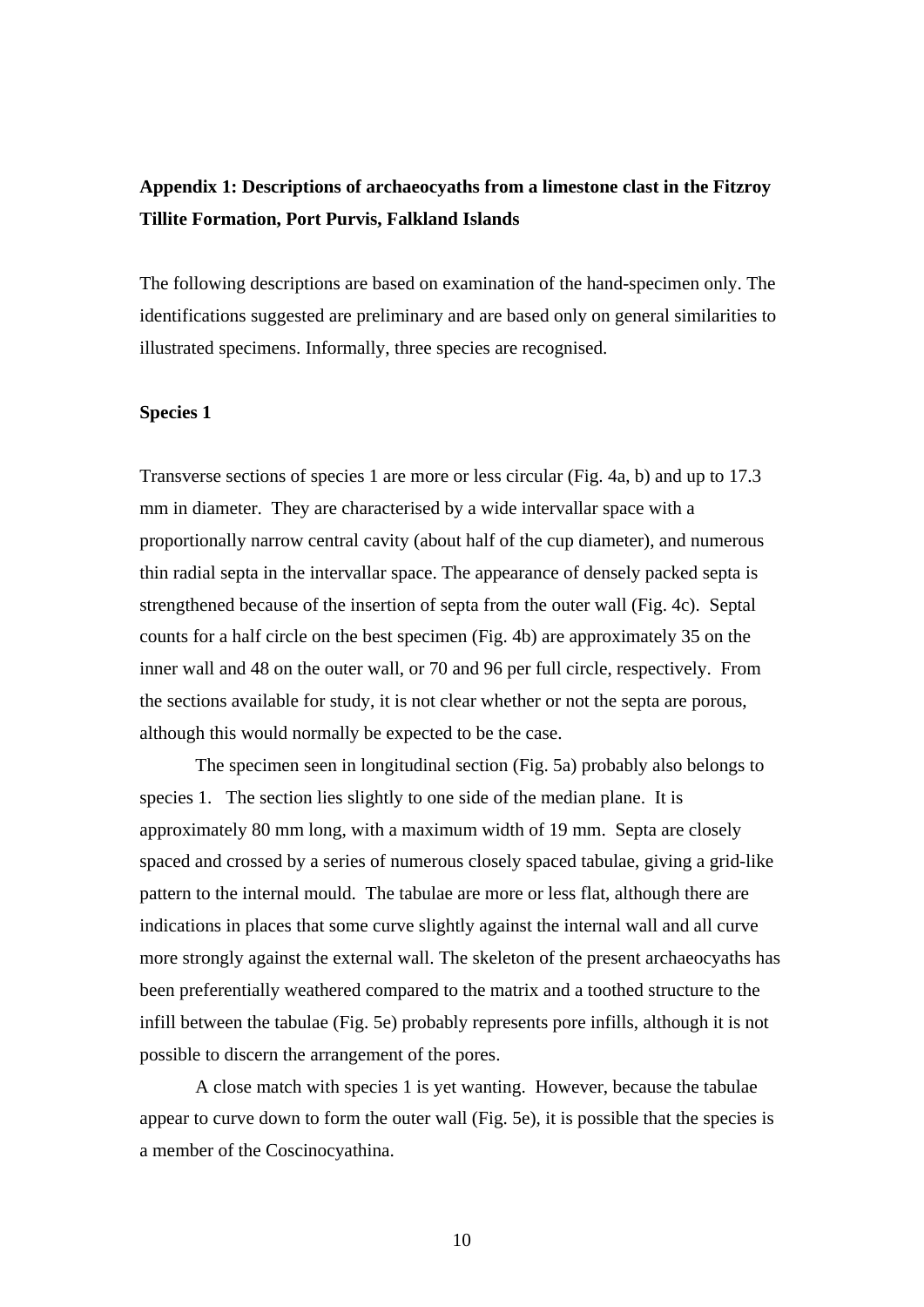# **Species 2**

The second species is distinguished by having a relatively narrower intervallum and a correspondingly wider central cavity than species 1 (Figs 4a, & 5a, b, c). Available transverse sections are typically sub-oval, although this might possibly be because they are slightly oblique to the axis of the cup. In addition, the septa have the appearance of being more widely spaced than in species 1, but a septal count (n) of 120 for the largest specimen with a maximum diameter (D) of 22 mm actually gives almost the same septal index  $(n/D = 5.5)$  as species 1  $(n/D = 5.6)$ . Septal pores are visible in a few places and these seem to be aligned between adjacent septa. Oblique sections (4d, e) of medium-sized specimens that probably belong to this species suggest that tabulae are not present, or at least are not developed to the same degree as in species 1. In places, on the individual in Fig. 5b, where alternate septa meet the internal wall, short hair-like spinose structures, protruding from the inner wall into the central cavity, are visible. In all cases these are sharply deflected in the same direction on either side of the central cavity to extend at a shallow angle to the wall; at the 'top' and 'bottom' of the transverse section there is a thin line of test concentric with the inner wall. Some of the 'spines' have short beak-like projections on the outer angle of the bend. On the largest specimen (Fig. 4a) hook-like 'spines' appear to emanate from a position corresponding approximately to the intersection of alternate septa with the inner wall, but on a narrowly ovate specimen (Fig 5c, d) probably representing a more oblique section, they are proportionately shorter and more numerous, with one per septum and another one or even two between the 'septal' ones. At the 'top' of the oval section, several lines of concentric structure are visible. All of these 'spine'-like structures and accompanying lines of concentric structure, on the inner face of the inner wall, appear to correspond to a variety of sections through annulae on the inner wall.

There are several specimens that seem to be almost longitudinal sections through smaller examples of species 2, the best being those in Figs 4d  $\&e$ . The example in Fig. 4d is a section through a narrow cup with a curved axis. The lower part is close to a true transverse section and shows radial septa around a central cavity, the middle part passes along the intervallum and shows longitudinal lines marking the septa, whereas the top part is narrowly oblique to the median plane of the cup, clearly showing the arrangement of septa and annuli. The example in Fig. 4e, however, is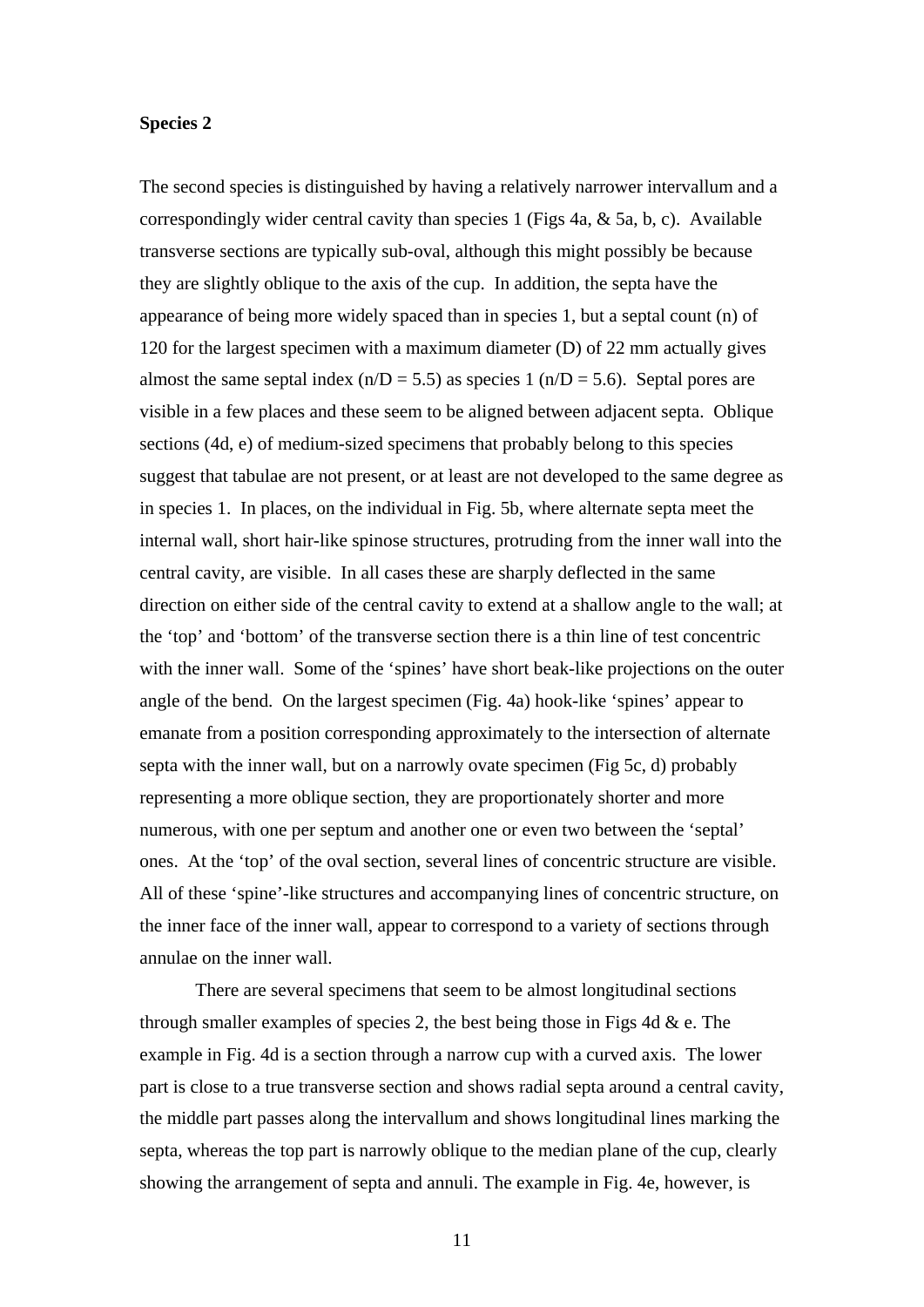more difficult to interpret. The lower part is much abraded but the upper part compares closely with Fig 4d and appears to be a section through a cup with a curved or undulating axis. The sharp demarcation between the lower and upper halves could suggest that we are looking either at a branched cup or at a narrow cup with an acute bend in the middle.

At first sight, the largest specimen shown in Fig. 4a and another enlarged in Fig. 4b bear a superficial resemblance to *Ladaecyathus fortiseptatus* (Hill 1965, pl. V, fig. 2) from Whichaway Nunataks, Antarctica, but neither that species nor the genus are characterized by the annulae of the present specimens. A more likely affinity is with species of *Thalamocyathus*, widely described and illustrated *in situ* from the Lower Cambrian of South Australia and Shackleton Limestone of Antarctica (Hill 1964), from 'recent' erratic blocks from the Weddell Sea (Gordon 1920, pl. II, fig 18) and Whichaway Nunataks (Hill 1965, pl. VII , especially figs 2, 3), and from erratic blocks in the Carboniferous Dwyka Tillite of South Africa (Debrenne 1975, fig. 1b, c).

# **Species 3**

At least two oblique sections (Fig. 4f  $\&$  g) through a possible third species appear on the reverse, more degraded side of the clast. Both are relatively small (10 mm or less) and characterised by an intervallar space broken up into narrowly ovate or tear-shaped sections. Narrowly ovate sections extend more or less radially from the inner to the outer wall, but where tear-shaped sections are present, they are two or three deep between the two walls. Both specimens are rather badly worn and it is difficult to be sure what the structure is. Two possibilities come to mind. One is that these represent undulose oblique cross sections through species 1, i.e. a section that varies between those seen in Figs 4b and 5a. The second is that we are looking at sections through forms with taeniae, rather than septa, such as *Flindersicyathus* Bedford and Bedford, well illustrated from Whichaway Nunataks, Antarctica by Hill (1965, pl. XI, especially figs 1a, 2a & b, 7a, 8a) or even unrelated forms, such as *Syringocnema* (cf. Hill 1965, pl. XI, figs 17, 18).

#### **References**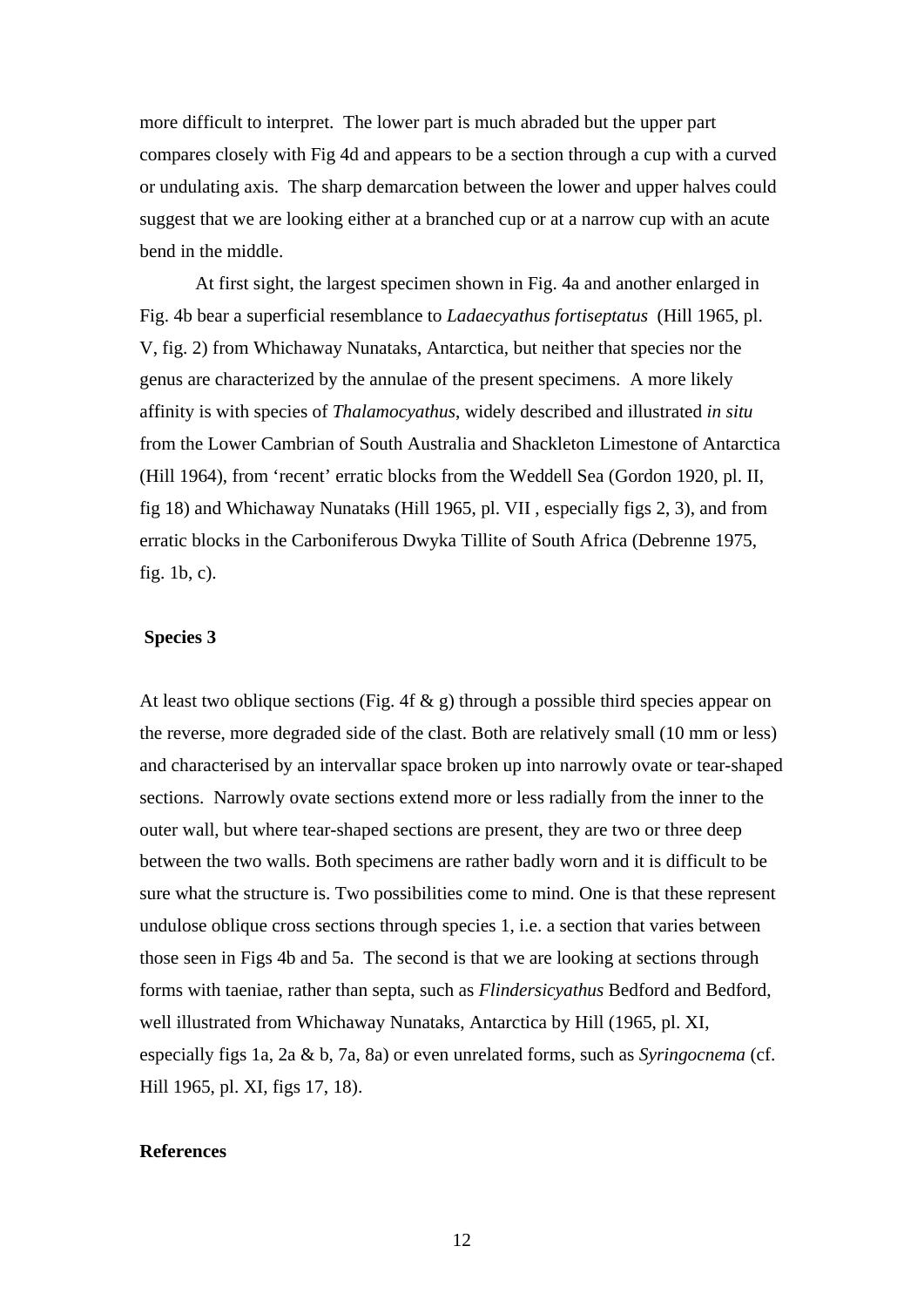Adie, R. J. 1952. The position of the Falkland Islands in a reconstruction of Gondwanaland. *Geological Magazine*, **89**, 401-410.

Aldiss, D. T. & Edwards, E. J. 1999. The Geology of the Falkland Islands. *British Geological Survey Technical Report*, WC/99/10.

Baker, H. A. 1924. *Final Report on Geological Investigations in the Falkland Islands, 1920-1922*. Government Printer, Stanley.

Buggisch, W. & Henjes-Kunst, F. 1999. Stratigraphy, facies and provenance analyses of the Lower Cambrian Mount Wegener Formation of the Shackleton Range, Antarctica. *Terra Antarctica*, **6**, 211-228.

Buggisch, W. & Webers, G. F. 1992. Facies of Cambrian carbonate rocks, Ellsworth Mountains, West Antarctica. *In*: Webers, G.F., Craddock, C. & Splettstoesser J.F. (eds) *Geology and Paleontology of the Ellsworth Mountains, West Antarctica*, Geological Society of America Memoir, **170**, 81-89.

Caputo, M. V. & Crowell, J. C. 1985. Migration of glacial centers across Gondwana during Paleozoic Era. *Geological Society of America Bulletin*, **96**, 1020-1036.

Cooper, M. R. & Oosthuizen, R. 1974. Archaeocyathid-bearing Erratics from Dwyka Subgroup (Permo-Carboniferous) of South Africa, and their importance to Continental Drift. *Nature*, **247**, 396-398.

Crowell, J. C. & Frakes, L. A. 1972. Late Palaeozoic Glaciation: Part V, Karroo Basin, South Africa. *Geological Society of America Bulletin*, **83**, 2887-2912.

Curtis, M. L. & Hyam, D. M. 1998. Late Palaeozoic to Mesozoic structural evolution of the Falkland Islands: a displaced segment of the Cape Fold Belt. *Journal of the Geological Society, London*, **155**, 115-129.

Davis, J. D., Bubela, B. & Ferguson, J. 1978. The formation of ooids. *Sedimentology*, **25**, 703-730.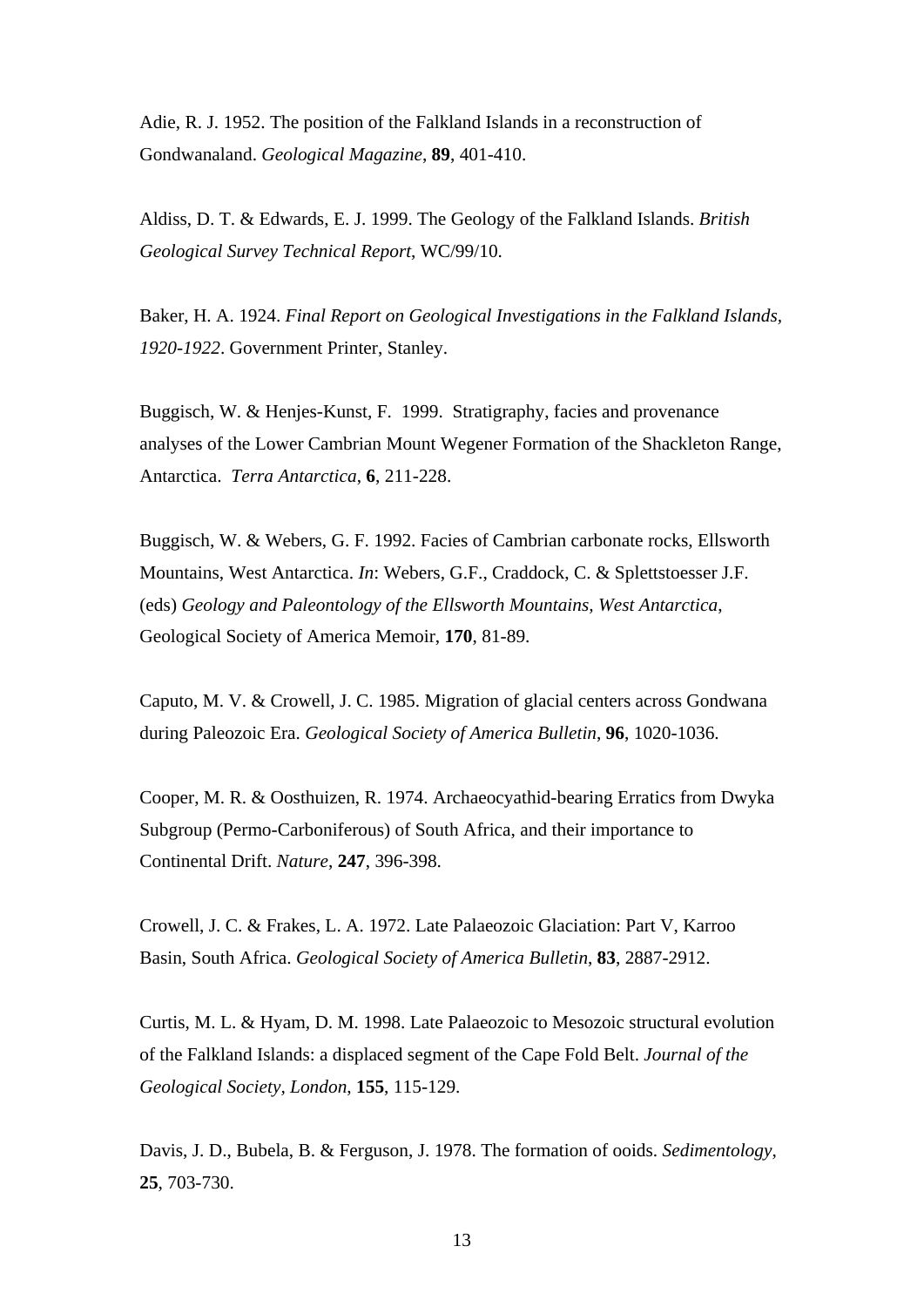Debrenne, F. 1975. Archaeocyatha provenant de blocs erratiques des tillites de Dwyka (Afrique de Sud). *Annals of the South African Museum*, **67**, 331-361.

Debrenne, F. 1992. The archaeocyathan fauna from the Whiteout Conglomerate, Ellsworth Mountains, West Antarctica. *In*: Webers, G.F., Craddock, C. & Splettstoesser J.F. (eds) *Geology and Paleontology of the Ellsworth Mountains, West Antarctica*. Geological Society of America Memoir, **170**, 279-284.

Debrenne, F. & Kruse, P. D. 1986. Shackleton Limestone archaeocyaths. *Alcheringa*, **10**, 235-278.

Debrenne, F. & Kruse, P. D. 1989. Cambrian Antarctic archaeocyaths. *In*: Crame, J. A. (ed.) *Origins and Evolution of the Antarctic Biota*. Geological Society, London, Special Publication, **47**, 15-28

Debrenne, F., Rozanov, A Yu. & Webers, G.F. 1984. Upper Cambrian Archaeocyatha from Antarctica. *Geological Magazine*, **121**, 291-299.

Frakes, L. A. & Crowell, J.C. 1967. Facies and paleogeography of Late Paleozoic Diamictite, Falkland Islands. *Geological Society of America Bulletin*, **78**, 37-58.

Gordon, W. T. 1920. Scottish National Antarctic Expedition, 1902-4: Cambrian organic remains from a dredging in the Weddell Sea. *Transactions of the Royal Society of Edinburgh*, **52**, 681-714.

Halle, T. G. 1912. On the geological structure and history of the Falkland Islands. *Bulletin of the Geological Institution of the University of Uppsala*, **11**, 115-229.

Hill, D. 1964. Archaeocyatha from the Shackleton Limestone of the Ross System, Nimrod Glacier area, Antarctica. *Transactions of the Royal Society of New Zealand*, **2**, 137-146.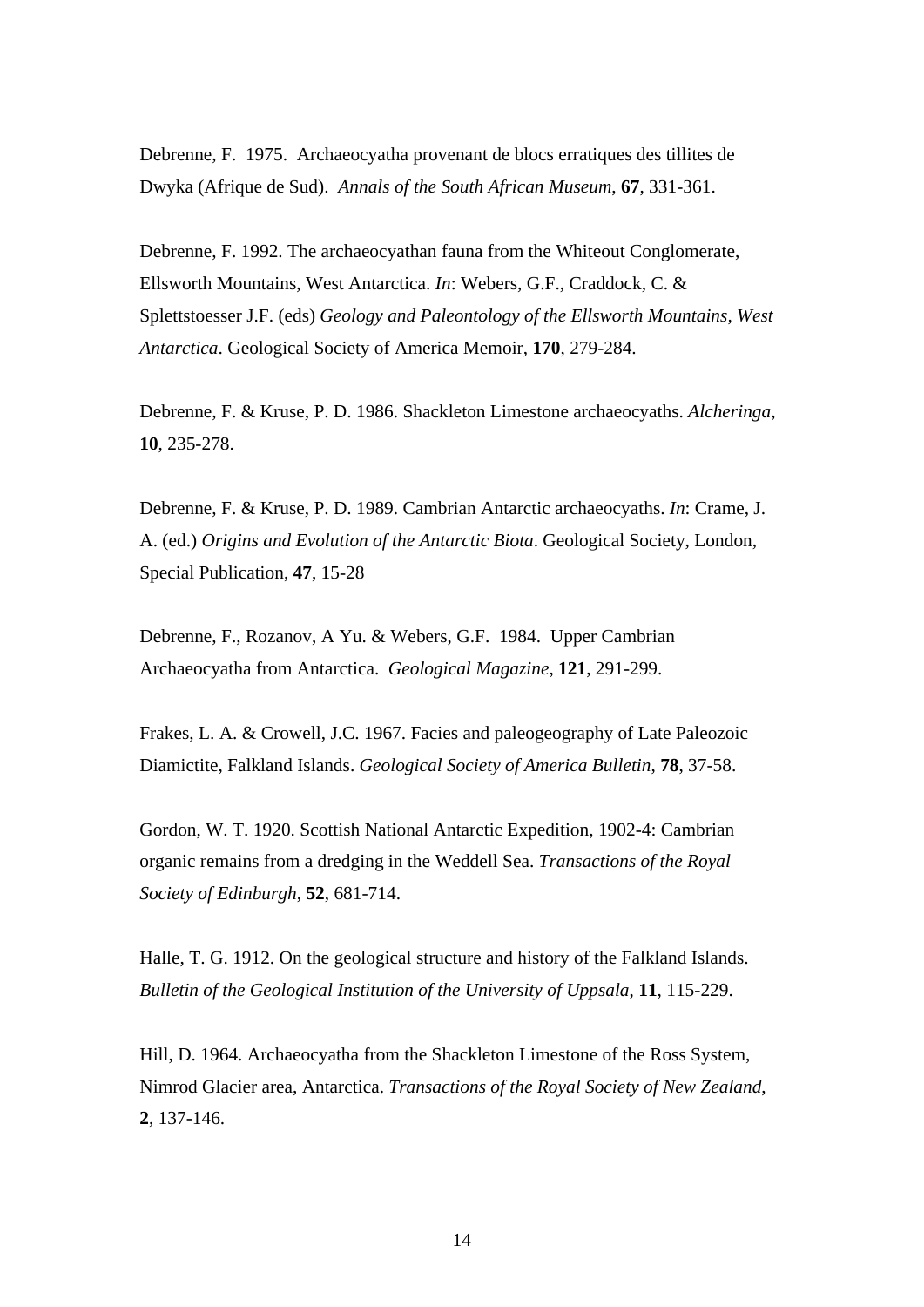Hill, D. 1965. Archaeocyatha from Antarctica and a review of the phylum. *Trans-Antarctic Expedition Scientific Reports*, **10**, 151 pp.

Hill, D. 1972. *Treatise on Invertebrate Paleontolgy, Part E (revised),* **1** *Archaeocyatha*. Teichert, C. (ed.) 2<sup>nd</sup> edition, **1**. Boulder, Colorado and Laurence, Kansas: The Geological Society of America and The University of Kansas, 158 pp.

Hunter, M. A. & Lomas, S. A. 2003. Reconstructing the Siluro-Devonian coastline of Gondwana: insights from the sedimentology of the Port Stephens Formation, Falkland Islands. *Journal of the Geological Society, London*, **160**, 459-476.

Isbell, J. L., Lenaker, P. A., Askin, R. A., Miller, M. F. & Babcock, L. E. 2003. Reevaluation of the timing and extent of late Paleozoic glaciation in Gondwana: Role of the Transantarctic Mountains. *Geology*, **31**, 977-980.

Laird, M. G. & Bradshaw, J. D. 1982. Uppermost Proterozoic and Lower Palaeozoic Geology of the Transantarctic Mountains. *In*: Craddock, C. (ed) *Antarctic Geoscience*. Madison: The University of Wisconsin Press, 525-533.

Marshall, J. E. A. 1994. The Falkland Islands: a key element in Gondwana palaeogeography. *Tectonics*, **13**, 499-514.

Matsch, C. L. & Ojakangas, R. W. 1992. Stratigraphy and sedimentology of the Whiteout Conglomerate: an Upper Paleozoic glacigenic unit, Ellsworth Mountains, West Antarctica. *In*: Webers, G.F., Craddock, C. & Splettstoesser J.F. (eds) *Geology and Paleontology of the Ellsworth Mountains, West Antarctica*. Geological Society of America Memoir, **170**, 37-62.

Morycowa, E., Rubinowski, Z & Tokarski, A. K. 1982. Archaeocyathids from a moraine at Three Sisters Point, King George Island (South Shetland Islands, Antarctica). *Studia Geologica Polonica*, **74**, 73-80.

Oosthuizen, R. D. F. 1981. An attempt to determine the provenance of the southern Dwyka from palaeontological evidence. *Palaeontologica Africana*, **24**, 27-29.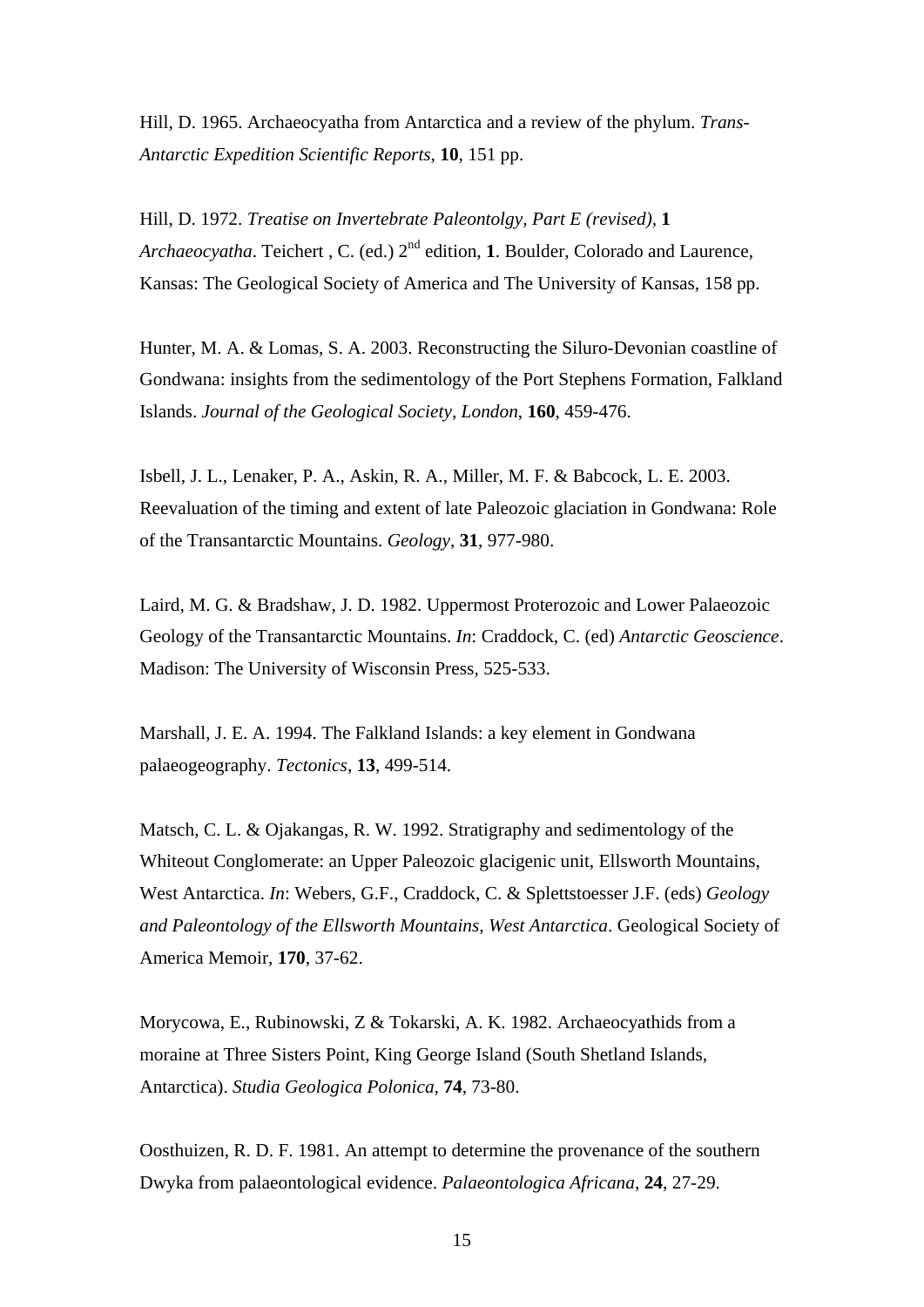Powell, C. McA. & Li, Z.X. 1994. Reconstruction of the Panthalassan margin of Gondwanaland. *In*: Veevers, J. J. & Powell C. McA. (eds) *Permian – Triassic Pangean basins and foldbelts along the Panthalassen margin of Gondwanaland*. Geological Society of America Memoir, **184**, 5-9.

Rowland, S. M. 2001. The Archaeocyathan Enigma Solved? *Journal of Paleontology*, **75**, 1065-1078.

Rozanov, A. Yu. & Debrenne, F. 1974. Age of Archaeocyathid assemblages. *American Journal of Science*, **274,** 833-848.

Scotese, C. R., Boucot, A. J. & McKerrow, W. S. 1999. Gondwanan palaeogeography and palaeoclimatology. *Journal of African Earth Sciences*, **28**, 99-114.

Stone, P. and Rushton, A.W. A. 2003. Some new fossil records and *notabilia* from the Falkland Islands. *Falkland Island Journal*, **8** (2), 1-10.

Storey, B. C., Curtis, M. L., Ferris, J. K., Hunter, M .A. & Livermore, R. A. 1999. Reconstruction and break-out model for the Falkland Islands within Gondwana. *Journal of African Earth Sciences*, **29**, 153-163.

Thomas, R.J., Jacobs, J. & Weber, K. 1997. Geology of the Mesoproterozoic Cape Meredith Complex, West Falkland. *In*: Ricci, C.A. (ed.) *The Antarctic Region: Geological Evolution and Processes*, Terra Antarctica Publication, Siena. 21-30.

Trewin, N. H., Macdonald, D. I. M. & Thomas, C. G. C. 2002. Stratigraphy and sedimentology of the Permian of the Falkland Islands: lithostratigraphic and palaeoenvironmental links with South Africa. *Journal of the Geological Society, London*, **159**, 5-19.

Troedson, A. L. & Riding, J. B. 2002. Upper Oligocene to lowermost Miocene strata of King George Island, South Shetland Islands, Antarctica: stratigraphy, facies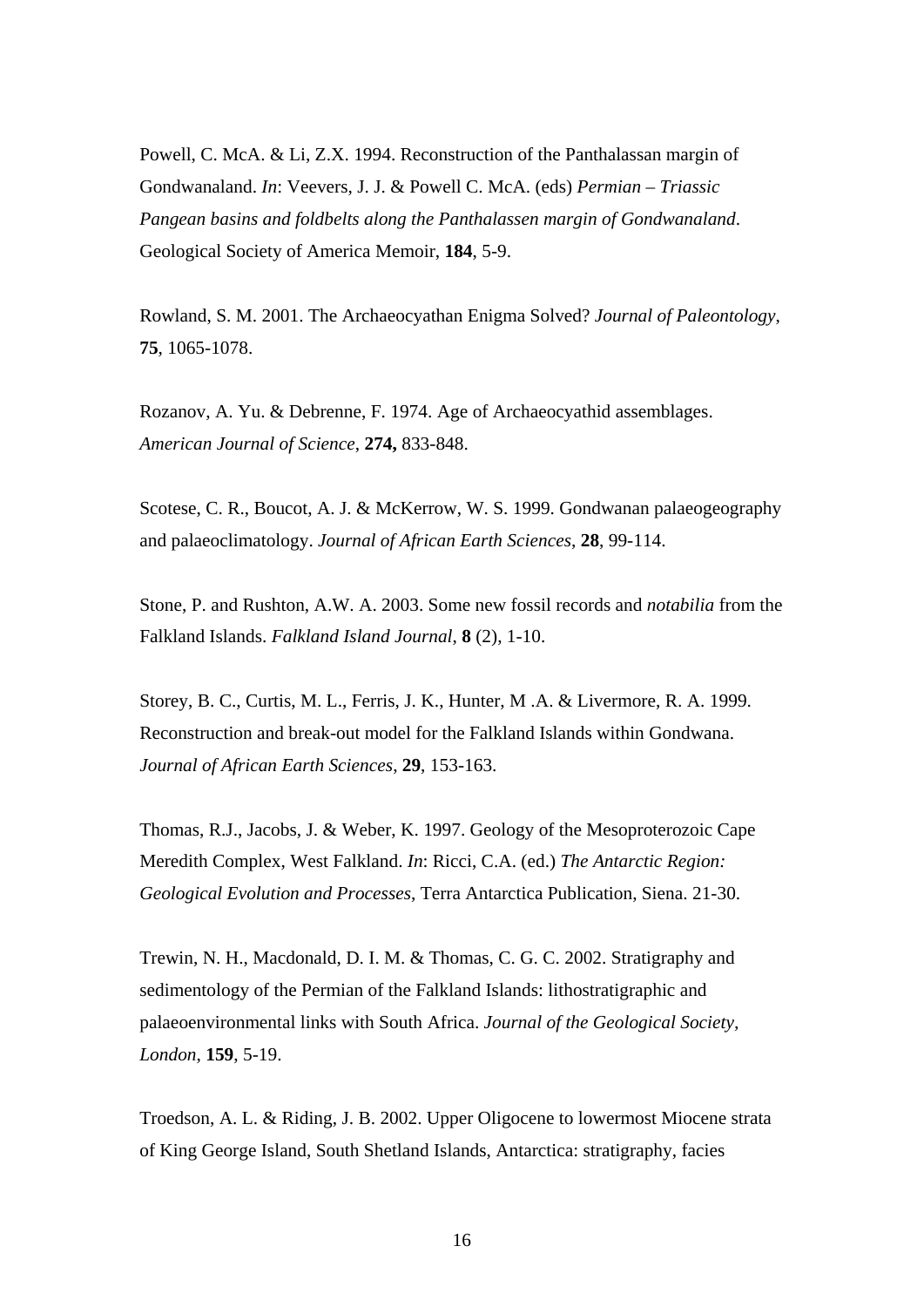analysis, and implications for the glacial history of the Antarctic Peninsula. *Journal of Sedimentary Research*, **72**, 510-523.

Troedson, A. L. & Smellie, J. L. 2002. The Polonez Cove Formation of King George Island, Antarctica: stratigraphy, facies and implications for mid-Cenozoic cryosphere development. *Sedimentology*, **49**, 277-301.

Veevers, J. J. & Powell, C. McA. 1987. Late Palaeozoic glacial episodes in Gondwanaland reflected in transgressive-regressive depositional sequences in Euramerica. *Geological Society of America Bulletin*, **98**, 475-487.

Visser, J. N. J., Hall, K. J. & Loock, J. C. 1986. The application of stone counts in the glacigene Permo-Carboniferous Dwyka Formation, South Africa. *Sedimentary Geology*, **46**, 197-212.

Wood, R. A., Evans, K. R. & Zhuravlev, A. Yu. 1992. A new post-early Cambrian archaeocyath from Antarctica. *Geological Magazine*, **129**, 491-495.

Wrona, R. & Zhuravlev, A. Yu. 1996. Early Cambrian archaeocyaths from glacial erratics of King George Island (South Shetland Islands), Antarctica. *Palaeontologia Polonica*, **55**, 9-36.

# **Figure captions**

- 1. Outline geology of the Falkland Islands, showing the outcrop of the Fitzroy Tillite Formation, after Aldiss and Edwards (1999).
- 2. Reconstruction of Gondwana for the late Carboniferous, in polar projection after Powell and Li (1994). Ice-flow directions from Frakes and Crowell (1967) for the Falkland Islands, and from Crowell and Frakes (1972) for South Africa.
- 3. A wind-abraded limestone clast from the Fitzroy Tillite Formation at Port Purvis, showing transverse sections through archaeocyaths. The 2-pence coin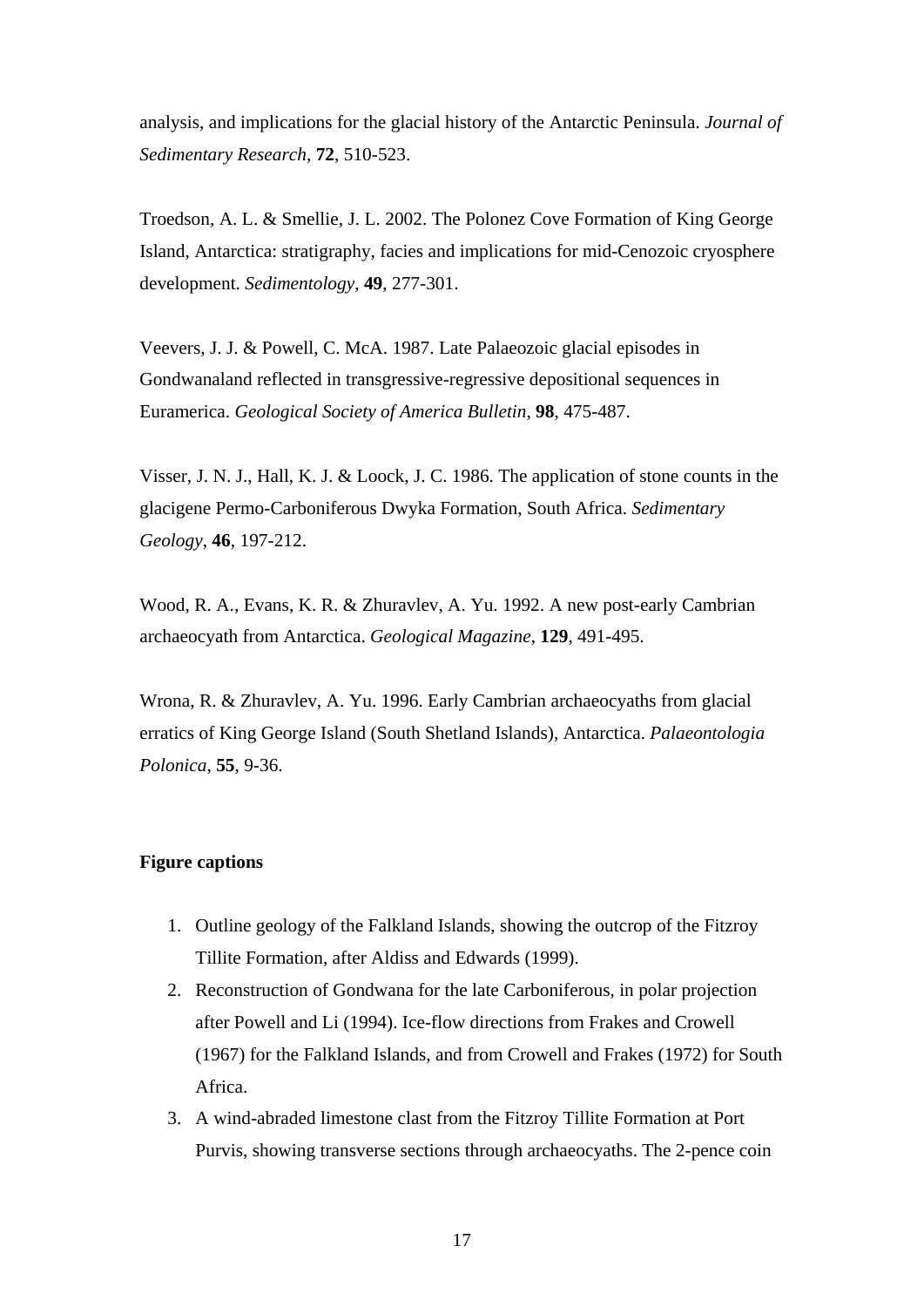has a diameter of 2.5 cm. Department of Mineral Resources, Stanley, specimen number PS218.

- 4. Archaeocyaths in a limestone clast, Fitzroy Tillite Formation, Port Purvis, West Falkland.
- a. General view of clast, showing sections through species 1 and 2;  $(x 2)$
- b. Transverse section of Species 1; (x 2.5)
- c. Detail of Fig. 1b, to show septal insertions; (x 7)
- d. Longitudinal section of Species 2; (x 2)
- e. Longitudinal section through another specimen of Species 2; (x 2)
- f. Oblique transverse section through Species 3; (x 3)
- g. Oblique transverse section through another specimen of Species 3; (x 3)
- 5. Archaeocyaths in a limestone clast, Fitzroy Tillite Formation, Port Purvis, West Falkland.
- a. General view of another face of the clast, showing a longitudinal section through Species 1 (right), and a transverse-section through Species 2 (top left);  $(x 2)$
- b. Transverse section of Species 2; (x 2.5)
- c. Oblique section through Species 2, showing annulae; (x 4)
- d. Detail of Fig. 1c to show annuli (x 8)
- e. Detail of longitudinal section of Species 1, to show porous tabulae; (x 2)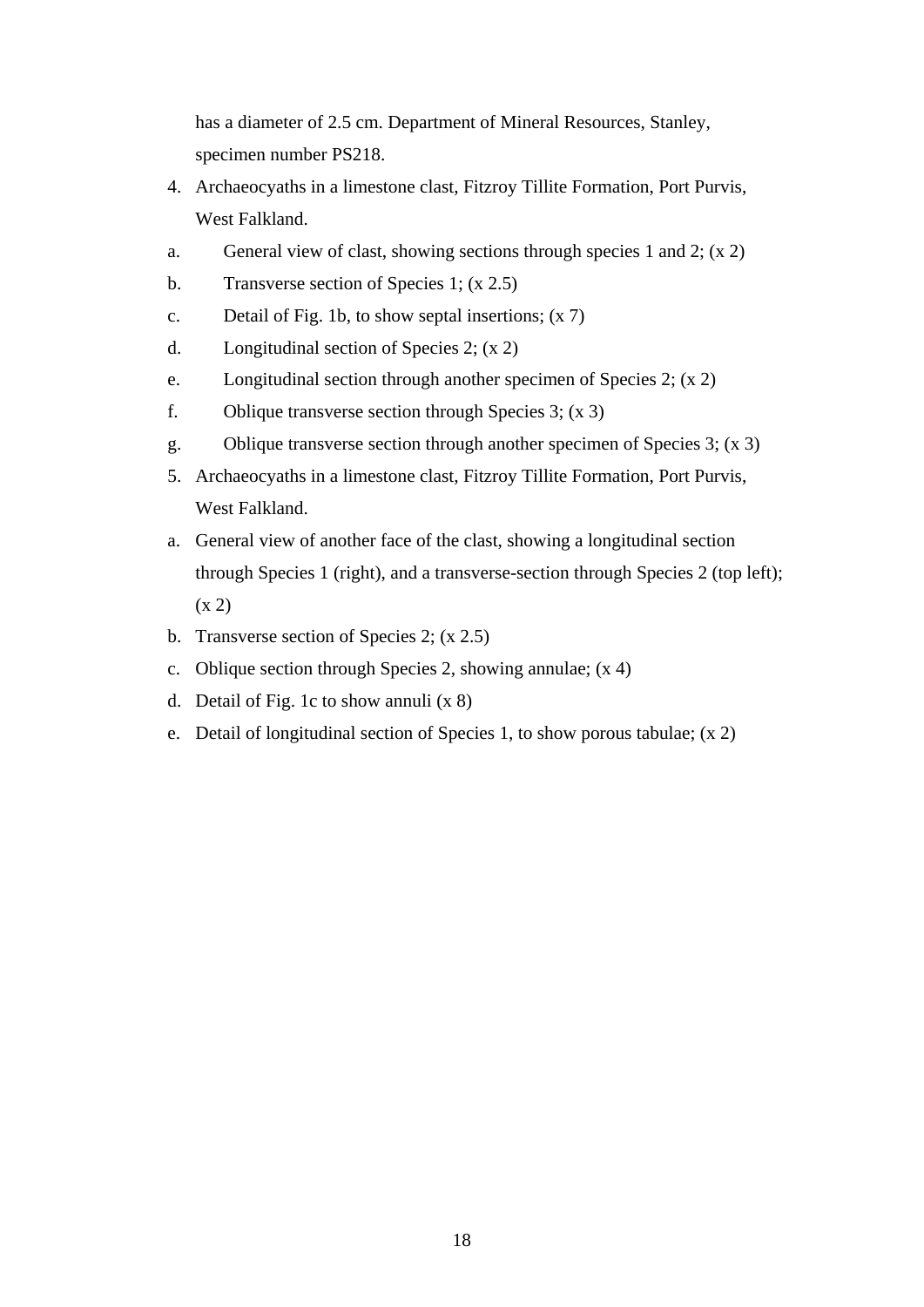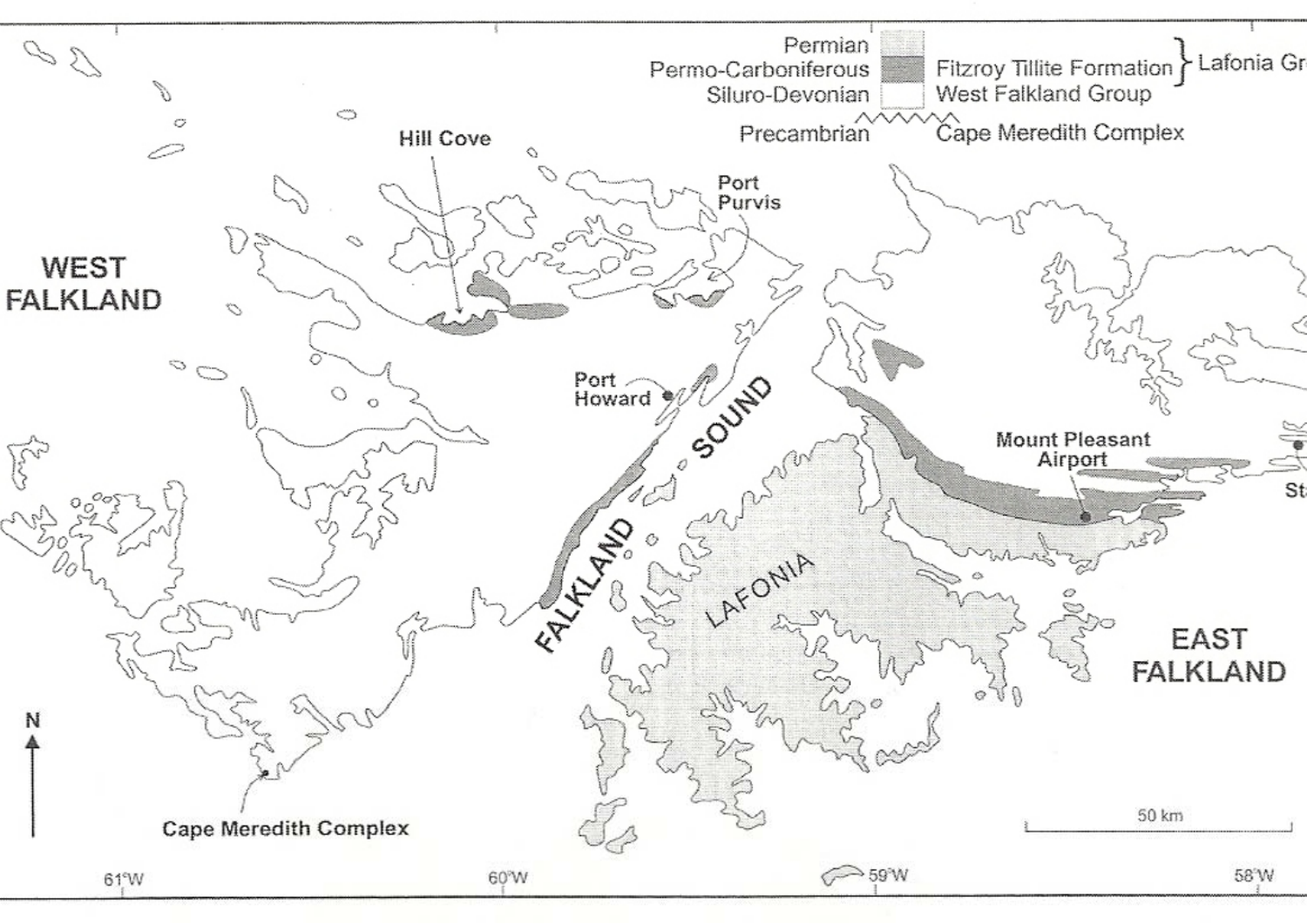